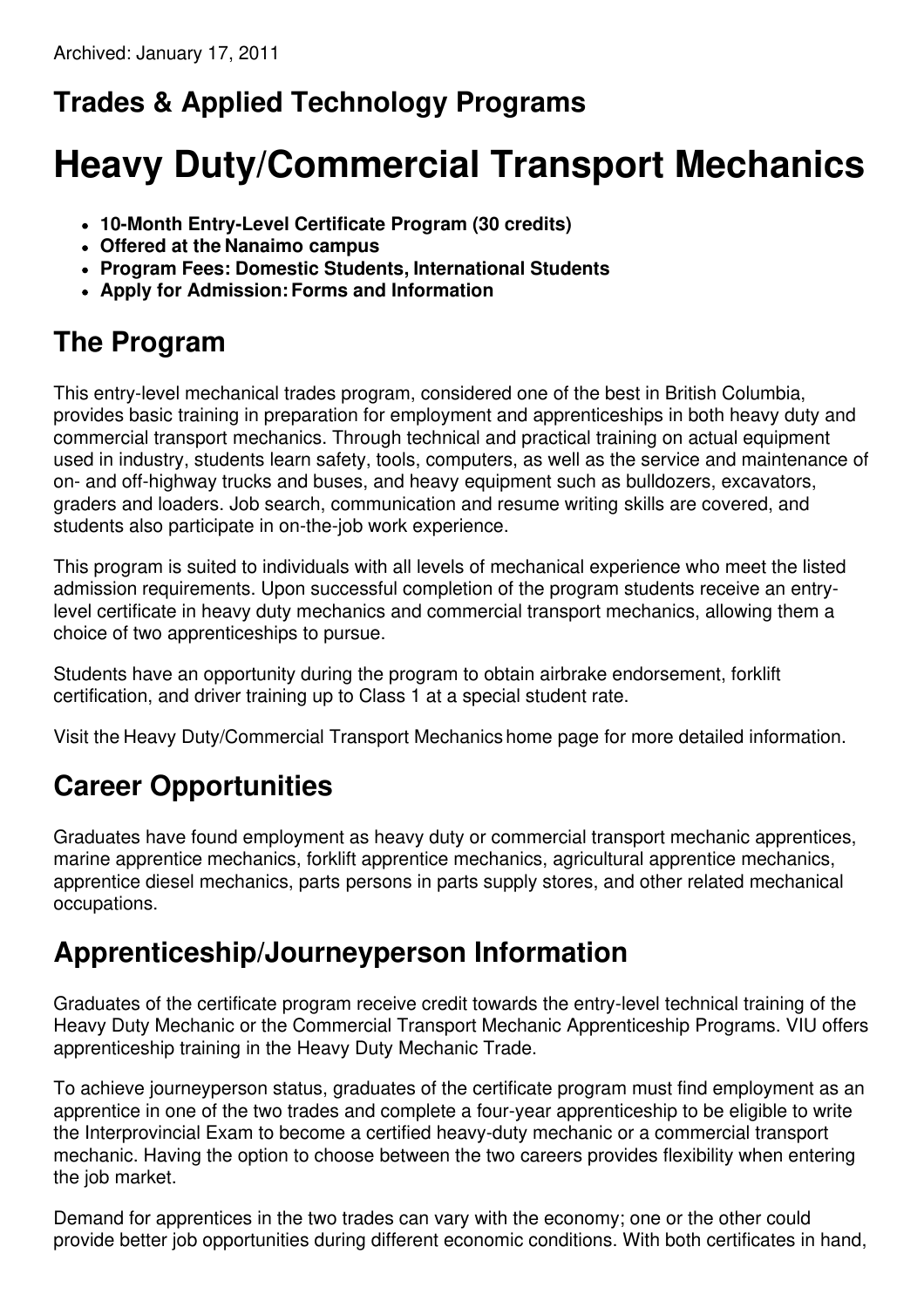graduates have a broader field of opportunity. Employers look for students with a good attitude towards their work, who are reliable, and who have achieved good marks.

Both the Heavy Duty Mechanic and the Commercial Transport Mechanic Apprenticeship programs consist of 4 years of on-the-job experience combined with in-school technical training in order to become eligible to write the Interprovincial (Red Seal) Examination for journeyperson certification.

For more information on apprenticeship training, please visit the website at www.itabc.ca, contact the Industry Training Centre at 1-866-660-6011, or call Tanya Reiber at Vancouver Island University toll-free at 1-888-920-2221 local 6112. Visit VIU's Trades and Applied Technology Apprenticeship page for more information and schedules.

### **Admission Requirements**

- Grade 12, or equivalent, or mature student status.
- Minimum 17 years of age.
- Successful completion of assessment testing.
- Personal profile.
- Valid driver's license.
- See also Trades general admission requirements.

#### *Notes on Admission*

- Good health and not allergic to solvents and lubricants.
- Those with good reading and comprehension skills, basic science, mathematics, study skills, and a mechanical aptitude experience the most success in the program.
- Computer skills, Physics 12, Math 12 and English 12 are required by some employers
- An interview may be required.

# **Start Date and Application Deadline**

The program starts in September and applications are accepted between November 15 and March 31. Assessment test results and all documentation must be submitted by April 15. For further information regarding late applications and program contacts check the Program Availability List.

# **Program Outline**

| <b>Heavy Duty/Commercial Transport Mechanics</b>        |
|---------------------------------------------------------|
| HDCT 101T - (Work Experience)                           |
| HDCT 111T - (Shop Skills)                               |
| HDCT 121T - (Workplace Initiative)                      |
| HDCT 140T - (Shop Procedures)                           |
| HDCT 142T - (Braking Systems)                           |
| HDCT 144T - (Hydraulic Systems)                         |
| HDCT 146T - (Welding)                                   |
| HDCT 160T - (Truck Frames, Suspensions and Attachments) |
| HDCT 164T - (Track and Wheel Machine Systems)           |
| HDCT 166T - (Power Transfer Systems)                    |
| HDCT 168T - (Electrical and Electronic Systems)         |
| HDCT 180T - (Engine Systems)                            |